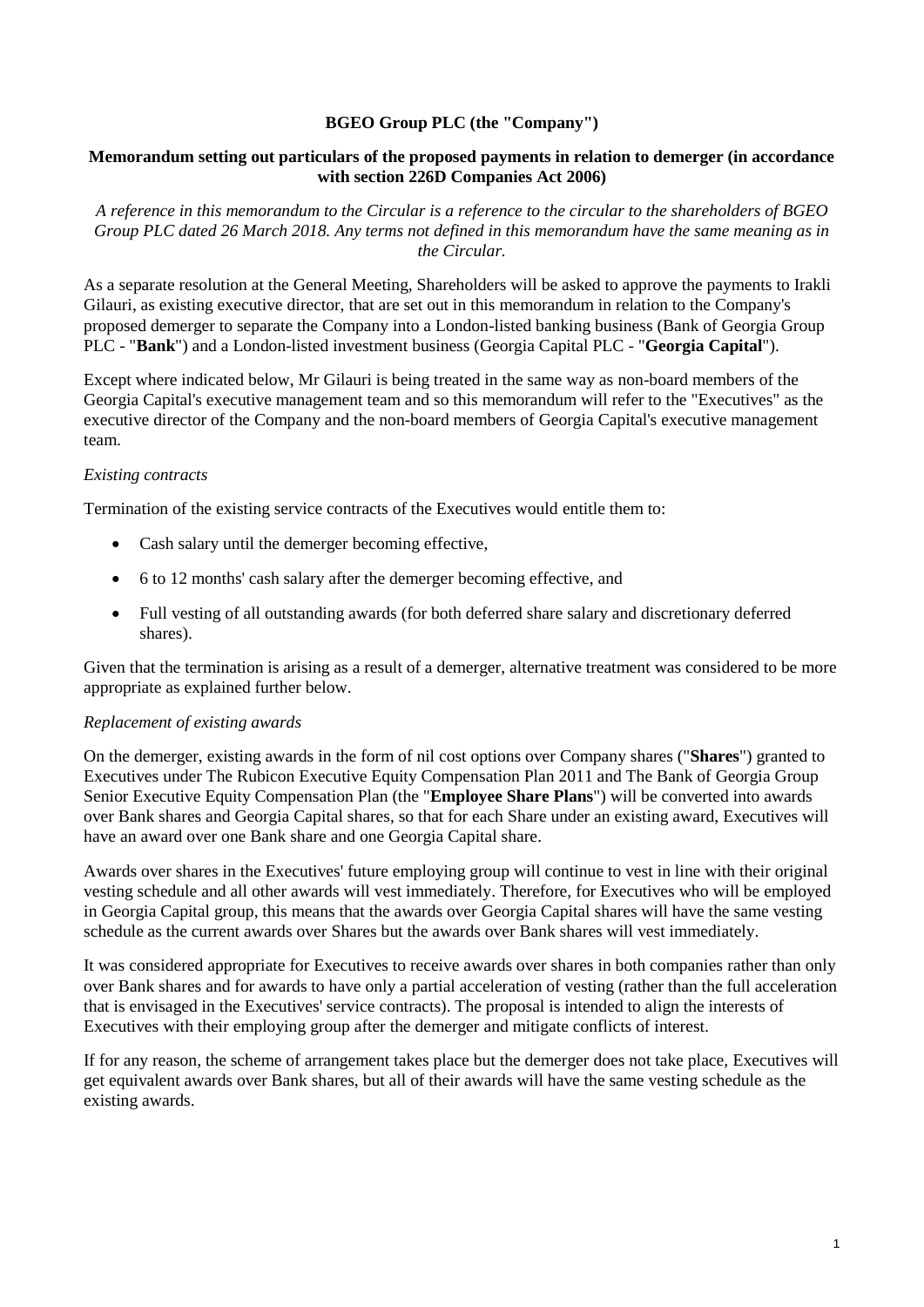### *Deferred Share Salary after the Demerger - Georgia Capital*

The service contracts of the Executives that will be joining Georgia Capital upon the demerger (the "**Georgia Capital Executives**") set out the deferred share salary in terms of Shares. These contracts will be terminated and new service contracts will be entered into upon the demerger.

Following the demerger, Irakli Gilauri and Avto Namicheishvili will not receive cash remuneration, only deferred share salary (in the form of nil-cost options over Georgia Capital shares). Other Georgia Capital Executives (Ekaterina Shavgulidze and Giorgi Alpaidze) will continue to receive both cash salary and deferred share salary under their respective service contracts.

Following the demerger, deferred share salary will be over Georgia Capital shares. The number of Georgia Capital shares subject to the deferred share salary will be adjusted from the existing service contracts, as determined by the Remuneration Committee of Georgia Capital (the "**Georgia Capital Remuneration Committee**") shortly after the demerger. The remuneration of Georgia Capital Executives will be adjusted so that their respective total salaries post demerger will be approximately 75 per cent of the value of their respective total salaries prior to demerger.

The determination as to the number Georgia Capital shares subject to deferred share salary will be made by the Georgia Capital Remuneration Committee within a month of the demerger. This will take into account the price differential between Shares and Georgia Capital shares at the time of the demerger. The respective share prices will be determined based on an average share price (over a period to be determined by the Georgia Capital Remuneration Committee) based on pre-demerger share prices in respect of Shares and post-demerger share prices in respect of Georgia Capital shares. The precise terms of the new service contracts, the methodology for establishing the average share prices and the number of Georgia Capital shares subject to the deferred share salary will be determined by the Georgia Capital Remuneration Committee after the demerger.

Deferred share salary awards are usually made in January of the next work year. Given the demerger is scheduled to occur in May 2018, the first portion of the deferred share salary for the period of the work year prior to the demerger would be paid in awards over Shares, and the second portion of the deferred share salary for the period of the work year after the demerger would be paid in awards over Georgia Capital shares. Georgia Capital Executives will receive their deferred share salary in respect of the first portion of 2018 prior to the demerger in awards (in the form of nil-cost options) over Shares and these will be granted prior to the demerger (and then converted as set out above). The deferred share salary for the second portion of 2018 after the demerger will be paid in awards (in the form of nil-cost options) over Georgia Capital shares. Such awards will be granted in January 2019 in line with the current grant cycle.

Discretionary deferred shares are usually awarded in the first few months after the end of the financial year. For full year 2018, discretionary deferred shares will be granted in the first few months of 2019 in line with the current grant cycle. These discretionary deferred shares will be paid in awards (in the form of nil-cost options) over Georgia Capital shares and be granted in respect of the full year 2018 (i.e. for the period preand post-demerger). As set out below, the discretionary deferred shares after the demerger will be capped at the number of shares granted under the deferred share salary. For FY18, whilst the deferred share salary paid in awards over Georgia Capital shares will be pro rated (as set out above), the cap for the discretionary deferred shares will not be pro rated.

The remuneration policy for the Company that was approved by shareholders at the AGM on 1 June 2017 (the "**Remuneration Policy**") only envisages deferred share salary and discretionary deferred shares being paid out in Shares. Following the demerger, these elements of remuneration will be paid out in Georgia Capital shares (as adjusted) so that the interests of Georgia Capital Executives are aligned with the interests of their employing group.

### *Compensation payment*

As Georgia Capital Executives will be accepting a cancellation of their existing service contracts without full vesting of their existing awards and waiving other benefits under their contracts, entering into new service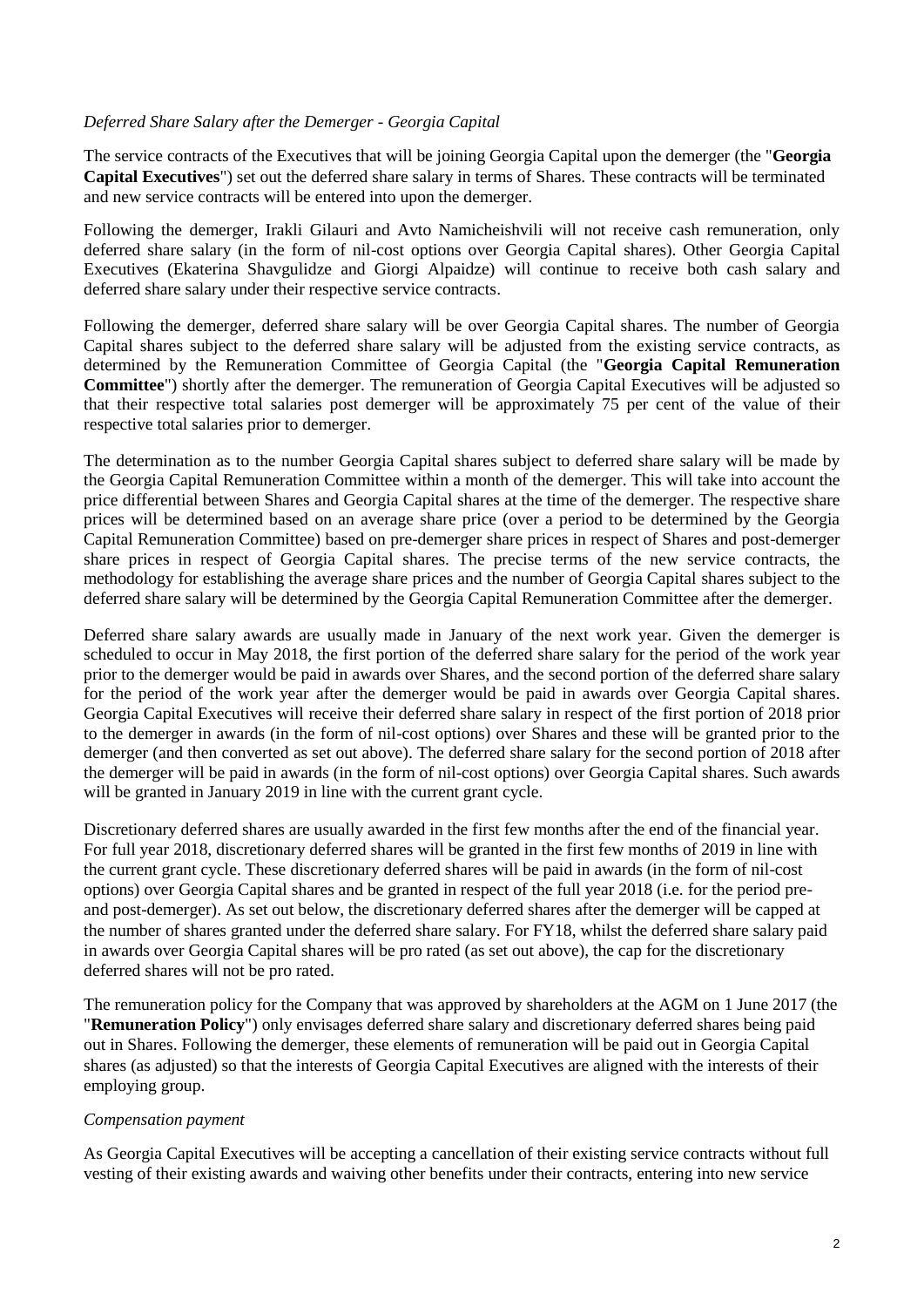contracts with a 25% reduction in their starting total salary post-Demerger, subject to extended vesting periods for awards granted with respect to deferred share salary and discretionary deferred shares, and some of the Georgia Capital Executives will be fully waiving their entitlement to cash salary, it has been decided that prior to the demerger, but conditional on shareholder approval and the demerger, the Georgia Capital Executives will receive a one-off award of nil-cost options over Shares, equal to their respective deferred share salary entitlement for the lower of (a) the number of months remaining after the demerger under their existing service contracts or (b) the period from the demerger until 1 May 2019. This award is to buy out Georgia Capital Executives from their existing service contracts. This award will then be converted to nil-cost options over Georgia Capital shares and Bank shares on demerger as described above.

Upon leaving the Company, the Remuneration Policy permits deferred share salary to be paid up until the end of the financial year in which the individual leaves. This would only permit Georgia Capital Executives, who will be leaving the Company, to obtain deferred share salary up until the end of FY18. As their service contracts give the Georgia Capital Executives specific entitlement up until part way through FY19 and as they will be receiving a lower base salary after the demerger, it is considered appropriate to buy the Georgia Capital Executives out of their existing contracts.

# *Payments outside the Remuneration Policy*

The primary commercial difference therefore between the proposals and the current shareholder approved remuneration policy involves the compensation payment in the form of awards (nil cost options) over a number of Shares equal to the deferred share salary remaining under the Georgia Capital Executives' existing service contracts, which end in 2019. Under the Company's current remuneration policy, the Georgia Capital Executives could only be paid deferred share salary until the end of 2018. As noted above, the reason for paying this compensation payment is to buy out the Georgia Capital Executives from their existing contracts which are being terminated and their new contracts entitle them to approximately 25% lower total salary as valued at the time of the Demerger, extended vesting periods for awards granted with respect to deferred share salary and discretionary deferred shares, as well as certain Georgia Capital Executives fully waiving their entitlement to cash salary. The Georgia Capital Executives will also only be receiving partial vesting of outstanding awards upon the demerger, rather than full vesting to which they are entitled.

In line with other Executives (and reflecting the treatment of shareholders), as a consequence of the demerger, the executive director's outstanding awards over Shares will be converted into awards over Georgia Capital Shares and Bank Shares. Following the demerger, deferred share salary and discretionary deferred shares will also be paid out in awards over Georgia Capital Shares, as the Georgia Capital Executives (including the current executive director of the Company) will no longer be part of the Company's group.

In the event that these payments are not approved by shareholders, the executive director's outstanding awards at demerger would (pursuant to the terms of the awards) convert into awards over Bank Shares and be adjusted (i.e. increased) to reflect the demerger and the fact that Georgia Capital is no longer part of the group. These awards (in nil-cost options) would be fully vested upon demerger because the executive director would be treated under the terms of the awards as a good leaver. The remuneration committee of the Company would also have the discretion to award the executive director deferred share salary in relation to the period until the end of 2018 and the executive director will be entitled to certain benefits under his service contract. In these circumstances, the executive director would have no awards over Georgia Capital shares immediately after the demerger, his future employing group, and all of his awards will have fully vested compared to only his awards over Bank shares being fully vested as is current proposed subject to the Company's shareholders' approval. Given the commercial rationale of the demerger, this is seen as undesirable as this does not align the executive director's interests to his future employing group immediately from demerger.

### **Remuneration Policies**

After the demerger, the remuneration committees of the Bank and Georgia Capital will determine and draft their own remuneration policies that they will put to shareholders for approval at the general meeting after they are listed (in 2019). In advance of that, the Bank and Georgia Capital will continue to operate